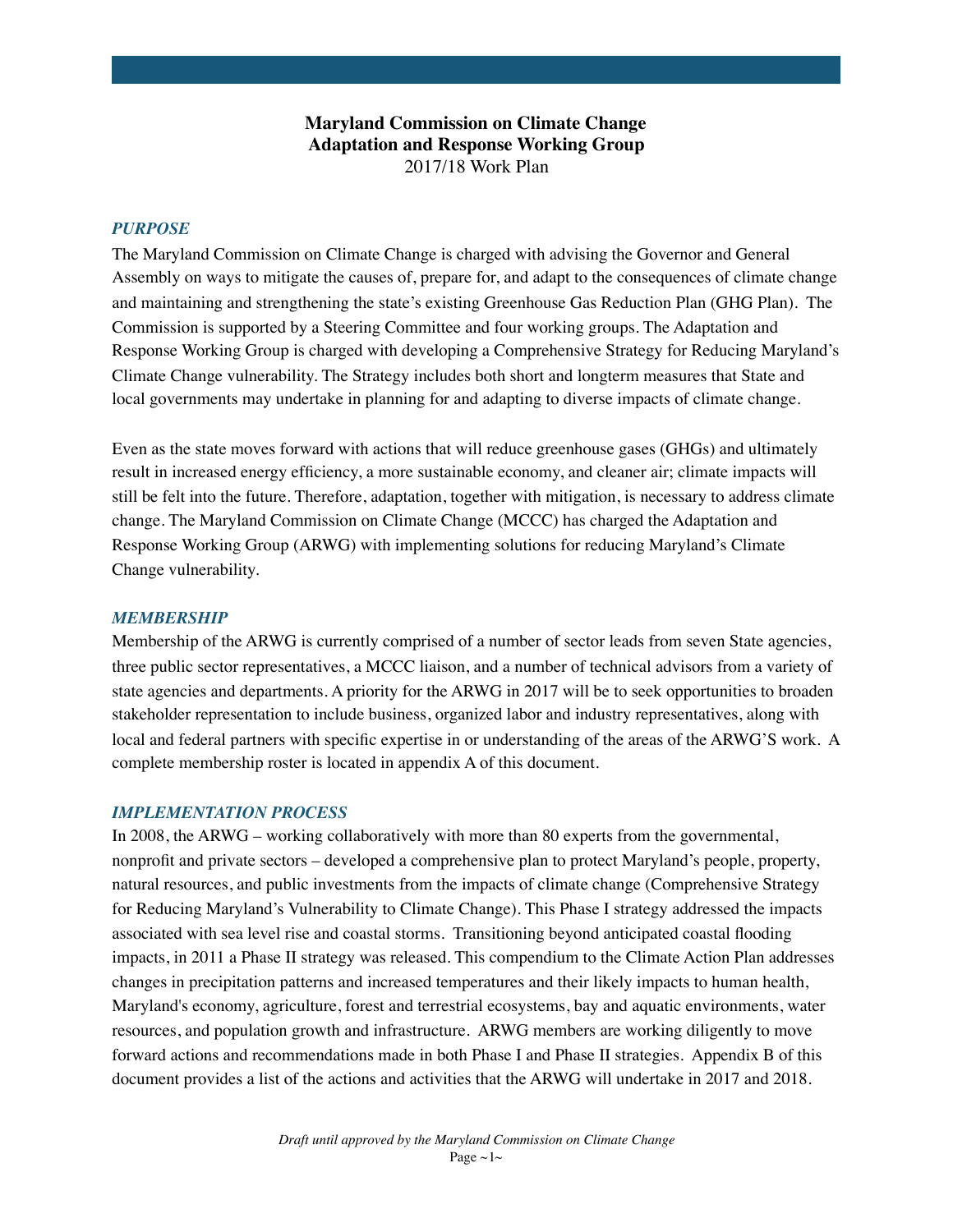## **CROSS-CUTTING PRIORITIES FOR 2017/2018**

In addition to the work that the ARWG members are already doing in response to Phase I and Phase II strategies, the AWRG has identified the following cross-cutting priorities to focus on in 2017 and 2018.

- 1. *Evaluating New Sea Level Rise Science ~* Scientific understanding of the causes and rates of sea-level rise is rapidly evolving. In 2013 the Maryland Commission on Climate Change updated its projections of sea-level rise for Maryland over the rest of the 21st century in order to provide reference points for planning. Since 2013, climate models and tools have continued to evolve which merit reconsideration of the Maryland projections. The ARWG will work with the Scientific and Technical Working Group and Maryland's Coast Smart Council to understand, evaluate and assess how best to account for new sea-level projections in resilience planning. With the bay wide implications and to leverage existing efforts, the ARWG will look into holding a joint meeting with the Chesapeake Bay Program's Climate Resiliency Workgroup, the Scientific and Technical Advisory Committee and the Scientific, Technical Assessment and Reporting Workgroup.
- 2. *Broadening the Adaptation Scope ~* As the focus of the ARWG, its members' work and the challenges of different climate impacts evolve, the working group is recommending that additional emphasis be placed on meeting adaptation needs in non-coastal areas and on non-flooding issues such as extreme heat events, which are forecast to become more common. Through its Coast Smart Construction Program, Maryland is already a leader in ensuring that state investments will be resilient to the impacts of sea-level rise and coastal flooding. The ARWG will consider how it can ensure that other impacts are also considered when designing and siting state infrastructure. Work to better understand if Maryland's water resources and drinking water reservoirs are prepared for more frequent intense downpours and longer prolonged dry spells. In addition, the ARWG wants to ensure that adaptation efforts include vulnerable populations and communities that may not already be part of the climate change discussion.
- 3. *Healthy Soils Initiative* ~ Soils are already huge stores of carbon, and improved management of this resource could expand their capacity for carbon storage. ARWG will promote innovations in soil sequestration technologies, as well as, seek ways to improve how their implementation is integrated into climate change adaptation. In addition, working in partnership with the University of Maryland through the Innovative Technology Fund, the ARWG will offer two soils workshops (April 21st at Chesapeake College and April 26th at Frederick Community College) to better illustrate the connection between soils and adaptation and promote available grant programs for soil stabilization best management technology development.
- 4. *Local Comprehensive Plan Adaptation Research* ~ Local governments and communities will play a key role in successful adaptation. Many adaptation interventions necessary to increasing resilience are often squarely in the purview of local governments, including zoning codes, floodplain management, and building codes. To better understand how the ARWG partners can support the diversity of local governments and communities (social, geographic, income) with tools, resources, and technical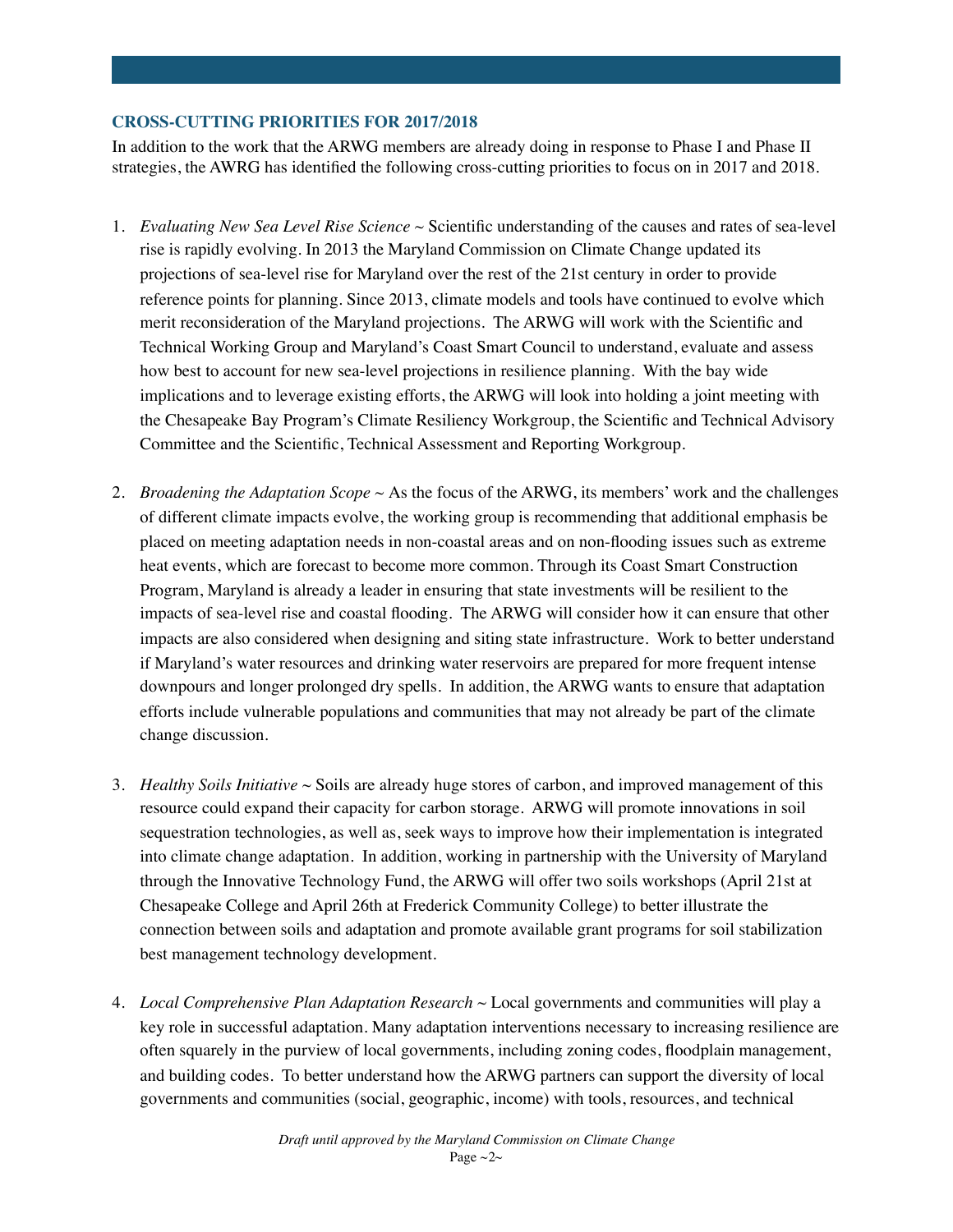assistance to enable local adaptation efforts, the ARWG will work to better understand where Maryland's local governments, non-governmental organizations, and communities in embracing longterm adaptation planning and management.

- 5. *Resilience Financing Stress Test ~* Communities are faced with the dual challenge of effectively managing and protecting important natural resources while at the same time preparing their communities to address the impacts and risks of climate change. The scale of these financing challenges requires communities to incentivize investment in critical infrastructure projects that advance environmental, social, public health, and economic development goals. This in turn will require local and regional capacity to develop and implement innovative financing structures and processes. Working with the University of Maryland's Environmental Finance Center, the ARWG will work to develop and pilot a "Resilience Financing Stress Test" to help communities accelerate and scale resilience financing efforts and that could be replicated for the diversity of Maryland's communities (social, geographic, income). In addition to identifying the financing structures at the community level through the stress test, the ARWG will investigate incentive programs and opportunities within the insurance industry as well as the role that state and federal governments can play to ease the finance burdens of adaptation.
- 6. *Metrics for Tracking Progress ~* Adaptation efforts are only useful if they work, but states and other actors often lack defined methods for evaluating responses and monitoring success. Without easily measurable benefits (at least in the short-term) the state faces difficulty in building understanding for adaptation policies and investments. The ARWG will initiate a pragmatic approach to establishing indicator metrics to better understand Maryland's vulnerabilities and to evaluate and track its progress in implementing preparedness and resilience measures.
- 7. *Georgetown Climate Center Recommendations* ~ The ARWG will review, rank and will work with the MCCC as appropriate to implement ARWG-selected recommendations provided by the Georgetown Climate Center's 2016 report (attached). The purpose of this report was to help the ARWG document the important work it is already doing to prepare for the impacts of climate change and to provide recommendations and examples of other practices being implemented in other states as suggestions for additional steps that the state could take.

## *SCHEDULE OF MEETINGS*

Appendix C of this document provides a summary of ARWG meetings scheduled for 2017, as well as tentative topics and MCCC work items.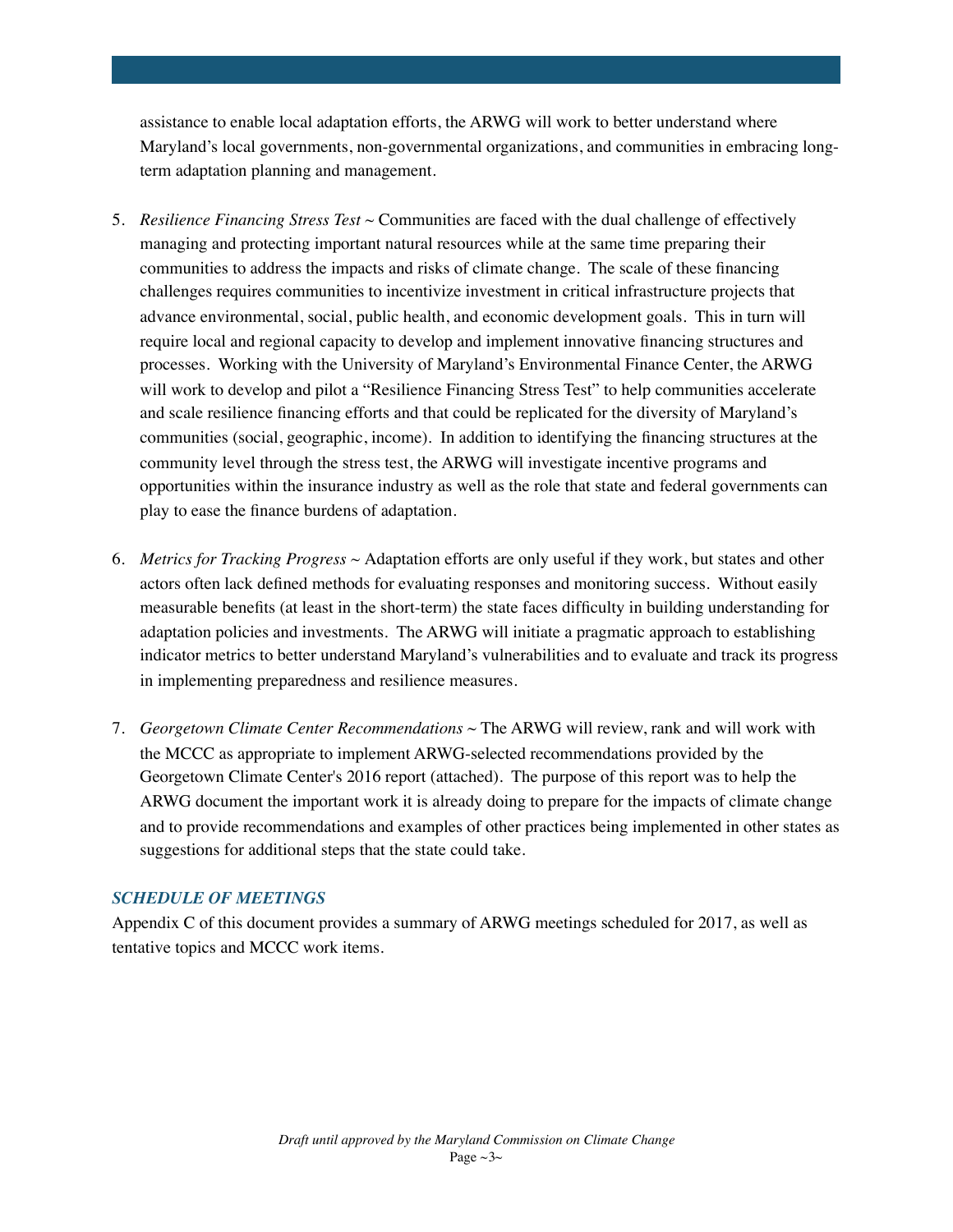### **Appendix A**

#### **ARWG Membership Roster**

Updated 3/14/2017

**ARWG Chair:** Mark Belton, Secretary, Department of Natural Resources **ARWG Coordinator:** Catherine McCall, Department of Natural Resources **Maryland Commission on Climate Change Liaison:** C. Richard D'Amato, Retired Attorney **State Senate Member:** James C. Rosapepe, Maryland General Assembly **House Delegate Member:** Dana Stein, Maryland General Assembly

#### **Public Sector Representatives**

Brian Ambrette, Eastern Shore Land Conservancy Fredrika Moser, Maryland Sea Grant Eric Myers, The Conservation Fund

#### **State-Agency Adaptation Sector Leads**

Catherine McCall, Maryland Department of Natural Resources on Coastal Hazards Clifford Mitchell, Maryland Department of Health and Mental Hygiene on Health Susan Payne, Maryland Department of Agriculture on Agriculture Bruce Michael, Maryland Department of Natural Resources on Bay and Aquatic Don Van Hassent, Maryland Department of Natural Resources on Forest and Terrestrial Jason Dubow, Maryland Department of Planning on Growth and Infrastructure Sandy Hertz, Maryland Department of Transportation on Transportation Growth and Infrastructure Gary Setzer, Maryland Department of the Environment on Water Resources Chas Eby, Maryland Emergency Management Agency on Emergency Management

## **Technical Advisors**

Dave Guignet, Maryland Department of the Environment Megan Granato, Maryland Department of Natural Resources Vacant, Local Governments Katherine Charbonneau, Critical Area Commission Matthew Fleming, Maryland Department of Natural Resources Scott Zarcharko, Maryland Department of the Environment Sasha Land, Maryland Department of Natural Resources Nell Ziehl, Maryland Department of Planning - Maryland Historical Trust Kevin Wagner, Maryland Department of the Environment Fiona Burns, Maryland Department of Budget and Management Shawn Kiernan, Maryland Department of Transportation/Maryland Port Administration Elizabeth Habic, Maryland Department of Transportation/State Highway Administration Joy Hatchette, Maryland Insurance Administration Mostafa Izadi, Maryland Department of General Services

####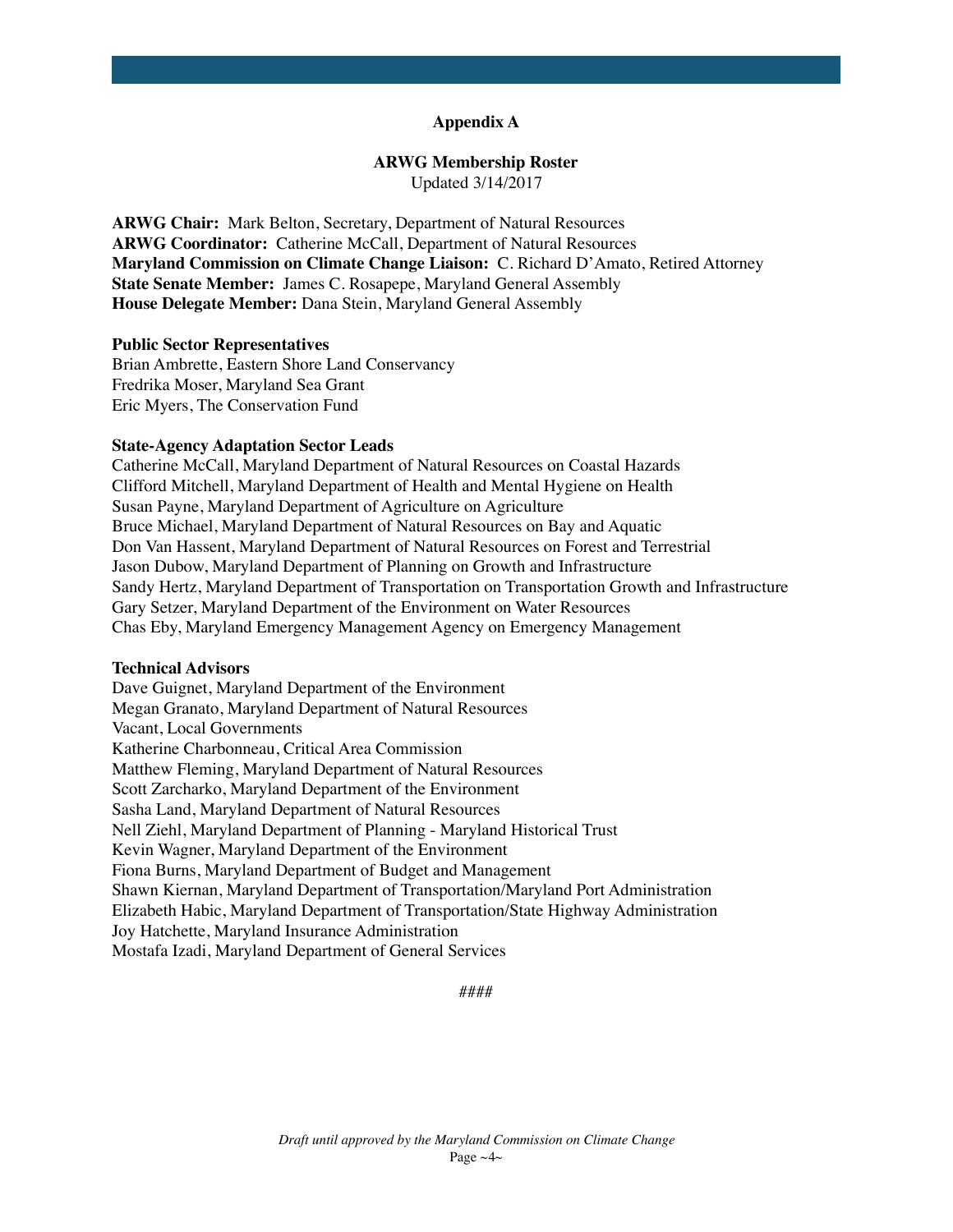# **Appendix B**

## **ARWG Actions and Initiatives 2017/2018**

Updated 3/14/2017

| #                                | <b>Action</b>                                                                                                                                                                                                                                                                                                                                                                                                                                                                               | Leads                          | <b>Time-Frame</b> |  |
|----------------------------------|---------------------------------------------------------------------------------------------------------------------------------------------------------------------------------------------------------------------------------------------------------------------------------------------------------------------------------------------------------------------------------------------------------------------------------------------------------------------------------------------|--------------------------------|-------------------|--|
| <b>Growth and Infrastructure</b> |                                                                                                                                                                                                                                                                                                                                                                                                                                                                                             |                                |                   |  |
|                                  | Goal: Reduce the impact to existing built environments, as well as to future growth and development.                                                                                                                                                                                                                                                                                                                                                                                        |                                |                   |  |
| GI 1.1                           | The Maryland Resiliency Partnership will further refine and develop timelines for<br>the strategies defined in the Strategic Implementation Plan of the 2016 State Hazard<br>Mitigation Plan. The partnership would also look to expand and include state<br>agencies not currently represented such as Department of Housing and Community<br>Development (DHCD).                                                                                                                          | MDE, DNR,<br>MEMA.<br>MHT, MES | In<br>Development |  |
| GI 1.2                           | With funding from the National Park Service Hurricane Sandy Disaster Relief<br>Fund, the Maryland Historical Trust (MHT) has awarded seven grants throughout<br>the state to help protect historic places and archaeological sites from future storms.<br>As these projects are completed, the Maryland Historical Trust will develop case<br>studies so that other jurisdictions can benefit from lessons learned.                                                                         | <b>MHT</b>                     | In<br>Development |  |
| GI 1.3                           | In 2014, Maryland Department of Transportation/State Highway Administration<br>conducted a pilot study under a Federal Highway Administration grant to develop a<br>methodology to assess vulnerability of the State's bridges and roads. Pilots were<br>completed for Anne Arundel and Somerset Counties in the summer of 2016. SHA<br>will work to apply the methodology to all tidal counties.                                                                                           | <b>SHA</b>                     | In<br>Development |  |
| GI 1.4                           | Maryland Department of Transportation/Transportation Authority conducted a high-<br>level vulnerability assessment of its nine maintenance facilities for sea level rise,<br>storm surge, precipitation, and temperature for years 2050 and 2100. MDTA will<br>update this framework to use for a variety of climate stressors including sea level<br>rise, storm surge, temperature, precipitation, and extreme weather events.                                                            | <b>MDTA</b>                    | In<br>Development |  |
| GI 1.5                           | Maryland Department of Transportation/Transit Authority completed a draft<br>vulnerability assessment and is continuing to utilize the results in development of<br>adaptation measures and resiliency planning. Results of the Climate Change<br>Vulnerability Assessment will be incorporated into MTA's Asset Management Plan<br>and system preservation program.                                                                                                                        | <b>MTA</b>                     | In<br>Development |  |
| GI 1.6                           | Maryland Department of Transportation/Port Authority developed a climate change<br>resilience program. MPA will implement a resiliency plan that includes the<br>installation of additional tie-downs for cranes, installation of future emergency<br>generators above ground level at $+10$ feet, elevation of berths, wharfs and parking<br>lots, protection from inundation for underground utilities, review of emergency<br>response plans to incorporate updated sea level rise data. | <b>MPA</b>                     | In<br>Development |  |
| GI 1.7                           | The Maryland Department of Natural Resource's will be issuing awards under the<br>Community Resiliency Grants Program to help Maryland communities become<br>more resilient to impacts from the changing climate. As these projects are<br>completed, the Maryland Department of Natural Resources will develop case<br>studies so that other jurisdictions can benefit from lessons learned.                                                                                               | <b>DNR</b>                     | In<br>Development |  |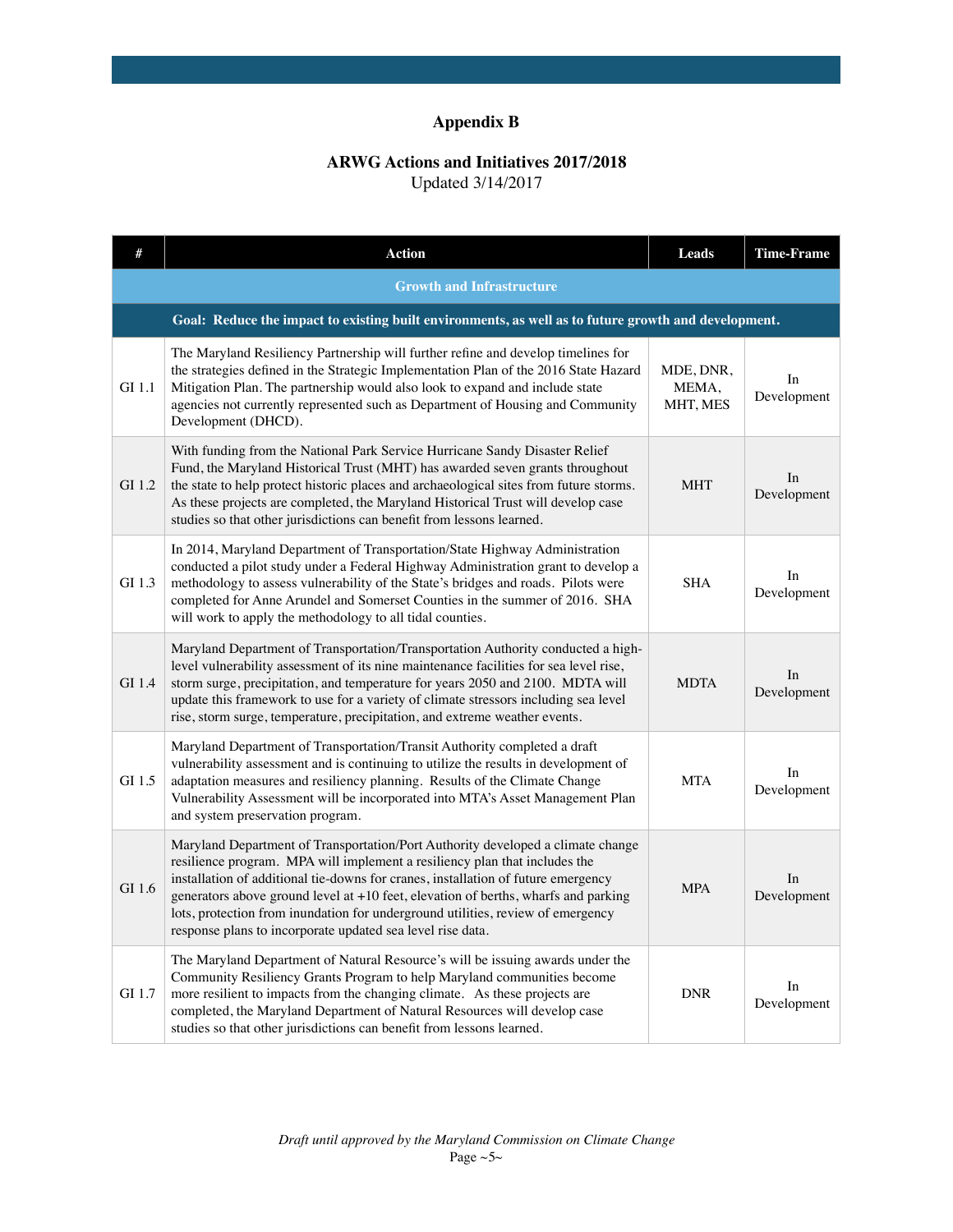|             | <b>Action</b>                                                                                                                                                                                                                                                                                                                                                                                                                                                                                                                                                                                                                                                                                   | Leads                             | <b>Time-Frame</b> |
|-------------|-------------------------------------------------------------------------------------------------------------------------------------------------------------------------------------------------------------------------------------------------------------------------------------------------------------------------------------------------------------------------------------------------------------------------------------------------------------------------------------------------------------------------------------------------------------------------------------------------------------------------------------------------------------------------------------------------|-----------------------------------|-------------------|
|             | <b>Growth and Infrastructure</b>                                                                                                                                                                                                                                                                                                                                                                                                                                                                                                                                                                                                                                                                |                                   |                   |
|             | Goal: Reduce the impact to existing built environments, as well as to future growth and development.                                                                                                                                                                                                                                                                                                                                                                                                                                                                                                                                                                                            |                                   |                   |
| GI 1.8      | With funding form the National Park Service Hurricane Sandy Disaster Relief<br>Fund, the Maryland Historical Trust (MHT) will develop a guidance document for<br>local governments and property owners interested in protecting historic buildings<br>from flood hazards, including sea-level rise. A Workshop will be held on May 25th,<br>2017 to highlight the guidance document.                                                                                                                                                                                                                                                                                                            | <b>DNR</b>                        | Summer 2017       |
| GI 1.9      | Community field assessments and focus area characterizations will be undertaken<br>as part of the integrated Community Resilience Assessment of the Deal Island<br>Peninsula. The assessment will provide a ground level understanding of what's<br>vulnerable, what adaptation measures are already occurring and identifying<br>potential adaptation options based on community conditions and local knowledge.                                                                                                                                                                                                                                                                               | DNR, UMD,<br>MDSG,<br><b>DHMH</b> | <b>Fall 2017</b>  |
| GI<br>1.10  | The Eastern Shore Land Conservancy (ESLC) will continue to work with the<br>Maryland Department of Planning to pilot a model Comprehensive Plan Element<br>specifically focusing on coastal resiliency for local governments. With funding<br>provided by DNR, the partnership will work with the City of Cambridge to develop<br>a Cambridge specific coastal resiliency element.                                                                                                                                                                                                                                                                                                              | MDP, ESLC,<br>DNR, DHMH           | Spring 2018       |
| GI.<br>1.11 | With funding from the Town Creek Foundation, the Eastern Shore Land<br>Conservancy (ESLC) and Antioch University's Center for Climate Preparedness<br>and Community Resilience piloted a regional capacity building project for climate<br>resilience on the Eastern Shore. Through the Eastern Shore Climate Adaptation<br>Partnership (ESCAP, ESLC and other ARWG partners will assist communities to<br>expand their capacity for risk reduction and preparedness; facilitate information and<br>knowledge exchange between members of the partnership; and promote education<br>for residents and elected leaders.                                                                          | <b>ESLC</b>                       | On-going          |
| GI.<br>1.12 | The Department of Natural Resources (DNR) plans to undertake 15 of the highest<br>priority projects in order to address escalating risks from extreme weather and<br>climate-related events. Projects will include shoreline restoration, beneficial use of<br>dredged materials, tidal marsh restoration, and the protection of dune habitats to<br>shelter coastal infrastructure and reduce current and future emergency repair costs.<br>The goal of the program is to better protect Maryland communities and public<br>resources using natural and nature-based approaches. During this time period the<br>department will complete the design and engineering for six priority projects. | <b>DNR</b>                        | Summer 2018       |

| #      | Action                                                                                                                                                                                                                                                                                                                           | Leads      | <b>Time-Frame</b> |  |  |
|--------|----------------------------------------------------------------------------------------------------------------------------------------------------------------------------------------------------------------------------------------------------------------------------------------------------------------------------------|------------|-------------------|--|--|
|        | <b>Financial and Economic Well-Being</b>                                                                                                                                                                                                                                                                                         |            |                   |  |  |
|        | Goal: Shift to sustainable investments and avoiding financial and economic impact.                                                                                                                                                                                                                                               |            |                   |  |  |
| FE 1.1 | A new methodology to encourage coastal restoration has been approved by<br>the Verified Carbon Standard (VCS). Default carbon sequestration values for<br>the VCS protocol will be evaluated for applicability to determine greenhouse<br>gas benefits for various restoration projects under a range of salinity<br>conditions. | <b>DNR</b> | Winter 2018       |  |  |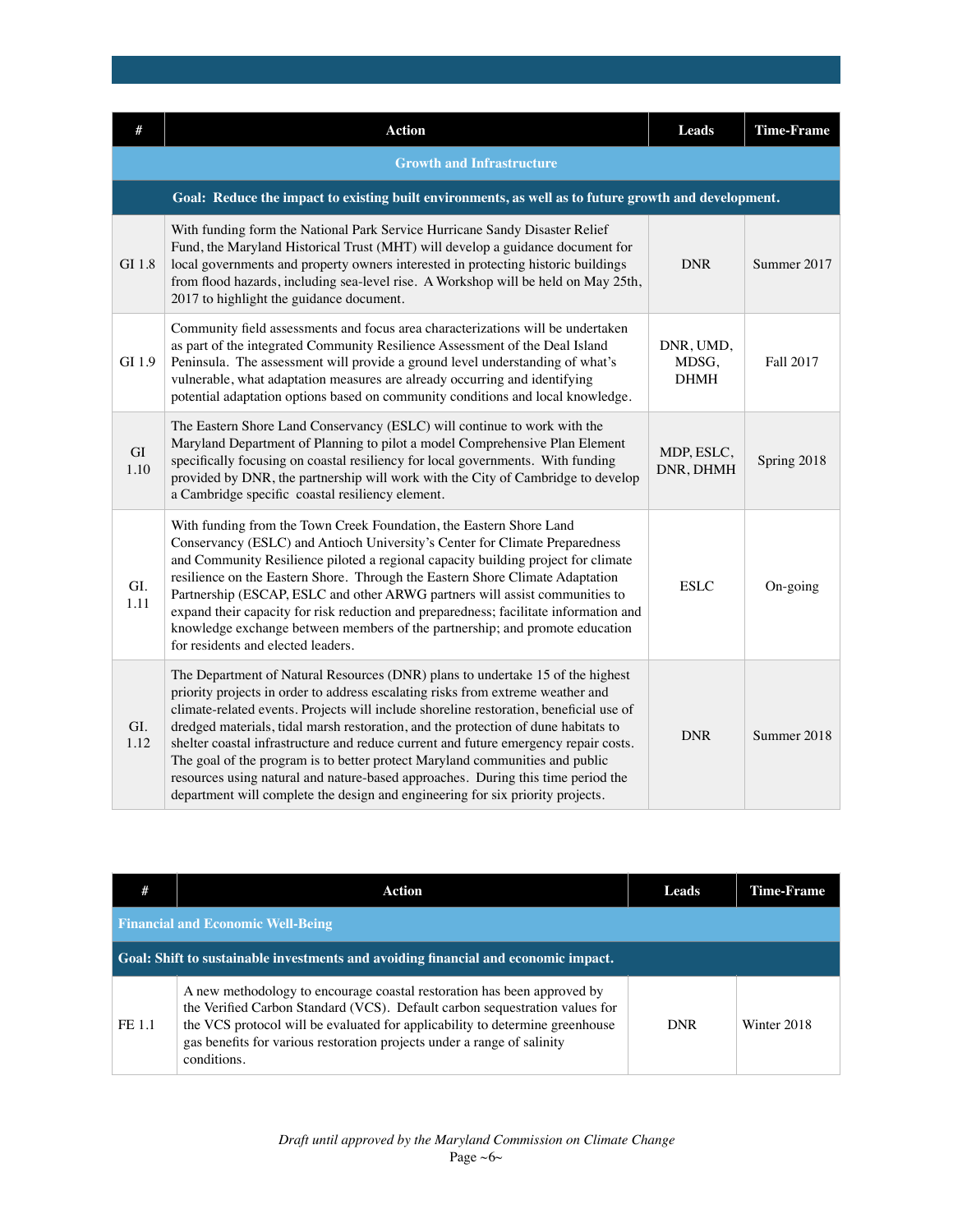| #      | Action                                                                                                                                                                                                                                                                                      | Leads       | <b>Time-Frame</b> |  |
|--------|---------------------------------------------------------------------------------------------------------------------------------------------------------------------------------------------------------------------------------------------------------------------------------------------|-------------|-------------------|--|
|        | <b>Financial and Economic Well-Being</b>                                                                                                                                                                                                                                                    |             |                   |  |
|        | Goal: Shift to sustainable investments and avoiding financial and economic impact.                                                                                                                                                                                                          |             |                   |  |
| FE 1.2 | The Department of Natural Resources will work with the towns of Oxford, St.<br>Michaels, and Cambridge to incorporate coastal hazard considerations into<br>the development of strategic waterfront development plans.                                                                      | <b>DNR</b>  | Fall 2018         |  |
| FE 1.3 | Maryland Emergency Management Agency will work to ensure that hazard<br>mitigation projects submitted for federal disaster funds are reviewed for<br>eligibility and to ensure that all State applications are consistent with the<br>recommended Coast Smart Siting and Design Guidelines. | <b>MEMA</b> | Winter 2017       |  |

| #                   | <b>Action</b>                                                                                                                                                                                                                                                                                                                                                                                                                                                                                                                                                                                                                                                                                                                                                                                                                                                                                                                                                                                                                                                                                                                                                                                                                                                                                                 | <b>Leads</b> | <b>Time-Frame</b> |
|---------------------|---------------------------------------------------------------------------------------------------------------------------------------------------------------------------------------------------------------------------------------------------------------------------------------------------------------------------------------------------------------------------------------------------------------------------------------------------------------------------------------------------------------------------------------------------------------------------------------------------------------------------------------------------------------------------------------------------------------------------------------------------------------------------------------------------------------------------------------------------------------------------------------------------------------------------------------------------------------------------------------------------------------------------------------------------------------------------------------------------------------------------------------------------------------------------------------------------------------------------------------------------------------------------------------------------------------|--------------|-------------------|
| <b>Human Health</b> |                                                                                                                                                                                                                                                                                                                                                                                                                                                                                                                                                                                                                                                                                                                                                                                                                                                                                                                                                                                                                                                                                                                                                                                                                                                                                                               |              |                   |
|                     | Goal: Enhance preparedness to protect human health, safety, and welfare.                                                                                                                                                                                                                                                                                                                                                                                                                                                                                                                                                                                                                                                                                                                                                                                                                                                                                                                                                                                                                                                                                                                                                                                                                                      |              |                   |
| HH 1.1              | Since the Climate and Health Profile Report was released in Spring 2016, the<br>Department of Health and Mental Hygiene has continued work on climate in<br>Maryland. Under the recently awarded 5-year cooperative agreement with the<br>Centers for Disease Control and Prevention (CDC), DHMH is working<br>directly with communities to develop and implement adaptation interventions<br>for health outcomes related to climate change. DHMH is working with<br>partners to measure the impacts of interventions on the communities to ensure<br>improved resiliency to the effects of climate change. The specific objectives<br>of the program are to: (1) Develop an overall statewide implementation and<br>monitoring strategy for climate change health adaptation efforts that is<br>integrated with the Maryland Climate Plan; (2) Provide tools and technical<br>assistance to communities and other stakeholders on evidence-based public<br>health interventions for climate adaptation; (3) Track the progress of local<br>climate interventions and their associated health outcomes as they are<br>implemented; (4) Use surveillance results to further refine and improve state<br>and local interventions; and (5) Measure and communicate the health impacts<br>of those interventions. | <b>DHMH</b>  | In<br>Development |

| #                                                                                     | Action                                                                                                                                                                                                                                                                                                                                                                                                                                                                                                           | Leads      | <b>Time-Frame</b> |
|---------------------------------------------------------------------------------------|------------------------------------------------------------------------------------------------------------------------------------------------------------------------------------------------------------------------------------------------------------------------------------------------------------------------------------------------------------------------------------------------------------------------------------------------------------------------------------------------------------------|------------|-------------------|
|                                                                                       | <b>Natural Resources and Resource Based Industries</b>                                                                                                                                                                                                                                                                                                                                                                                                                                                           |            |                   |
| Goal: Restore and protect Maryland's natural resources and resource-based industries. |                                                                                                                                                                                                                                                                                                                                                                                                                                                                                                                  |            |                   |
| NR 1.1                                                                                | The Department of Natural Resources will hold two training sessions to share<br>data from the Coastal Resiliency Assessment with local governments on the<br>western and eastern shores. The department will also explore expansion of<br>the analysis to the riverine environment, inclusion of critical infrastructure in<br>priority rankings, and model updates based on user feedback and ground-truth<br>findings. Resiliency data will be re-evaluated annually to determine if updates<br>are necessary. | <b>DNR</b> | Spring 2018       |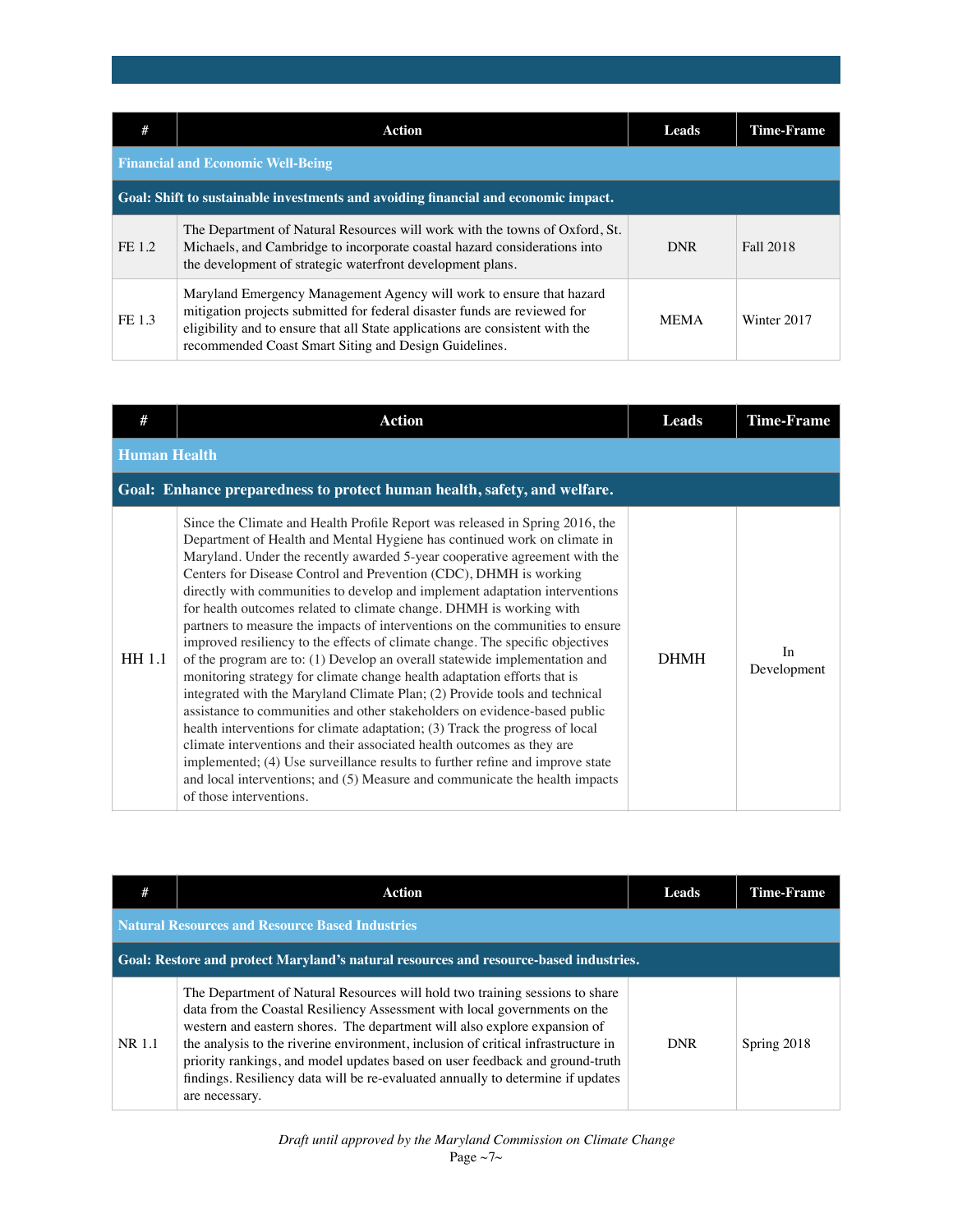| #      | <b>Action</b>                                                                                                                                                                                                                                                                                                                                                                                                                                                  | Leads      | <b>Time-Frame</b> |
|--------|----------------------------------------------------------------------------------------------------------------------------------------------------------------------------------------------------------------------------------------------------------------------------------------------------------------------------------------------------------------------------------------------------------------------------------------------------------------|------------|-------------------|
|        | <b>Natural Resources and Resource Based Industries</b>                                                                                                                                                                                                                                                                                                                                                                                                         |            |                   |
|        | Goal: Restore and protect Maryland's natural resources and resource-based industries.                                                                                                                                                                                                                                                                                                                                                                          |            |                   |
| NR 1.2 | The Department of Natural Resources will conduct one day training sessions<br>on the national network for ocean and climate change interpretation in<br>partnership with Maryland Audubon, National Aquarium and MADECLEAR.                                                                                                                                                                                                                                    | <b>DNR</b> | Winter 2017       |
| NR 1.3 | Over the next two years, Maryland's Chesapeake Bay National Estuarine<br>Research Reserve will be establishing its Monie Bay component as a sentinel<br>site. Monie Bay is located in Somerset County which is one of Maryland's<br>most vulnerable counties to sea level rise. This additional site will provide<br>valuable data on how local marshes are changing over time and if they are<br>resilient to environmental stressors such as sea level rise. | <b>DNR</b> | Winter 2018       |
| NR 1.4 | Maryland officials will participate in a climate adaptation work group through<br>the Mid-Atlantic Regional Council on the Ocean (MARCO). This<br>partnership has identified strategies for regional approaches to reduce risks to<br>priority coastal resources. The Department of Natural Resources will work to<br>enhance and improve on efforts to coordinate with neighboring states through<br>MARCO to reduce transboundary coastal impacts.           | <b>DNR</b> | Spring 2018       |